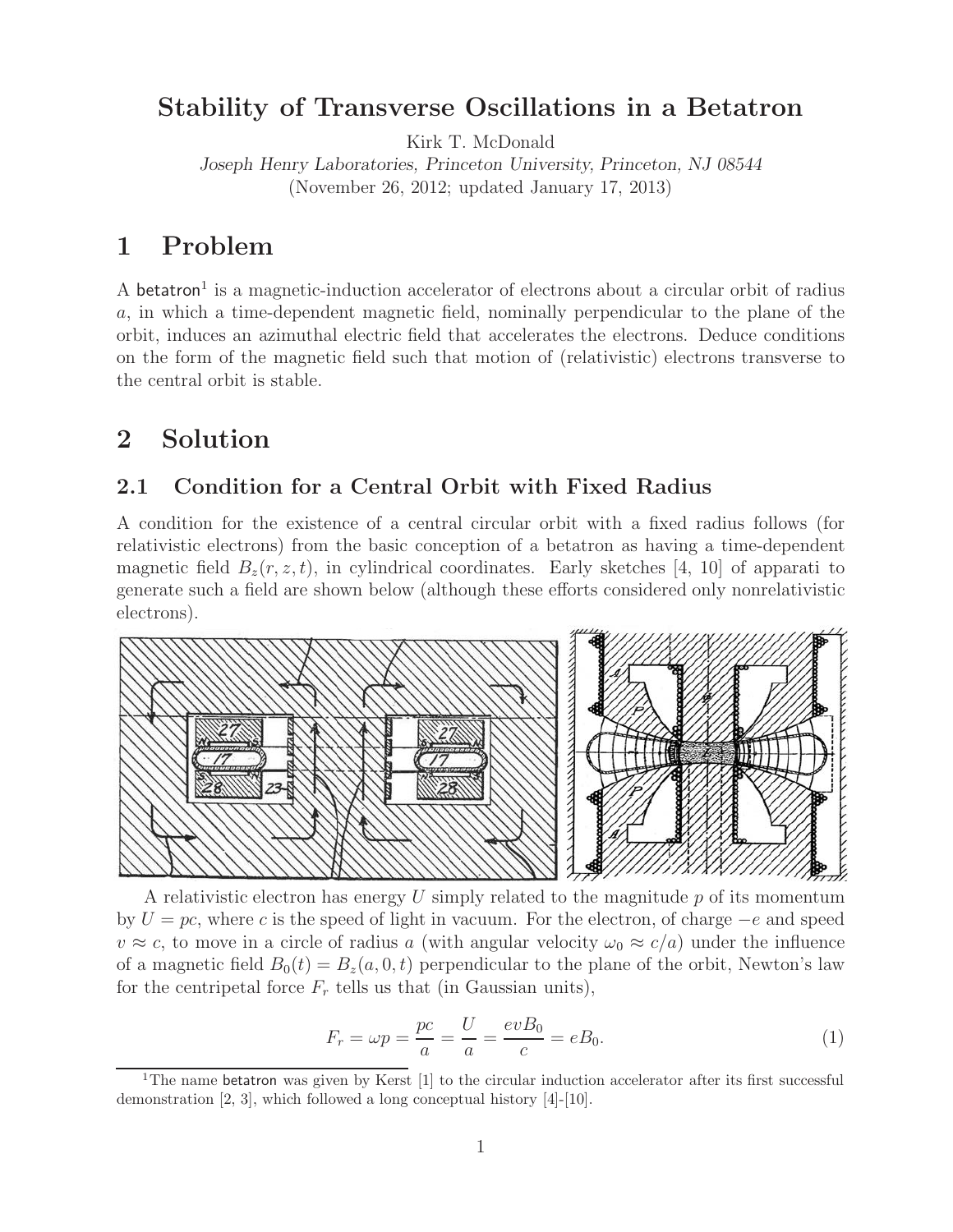In a betatron, the electron accelerates (increases its energy  $U$ ) due to the azimuthal electric field  $E_{\phi}$  induced by the changing magnetic flux  $\Phi$  through the orbit of radius a, which is related by Faraday's law,

$$
2\pi a E_{\phi} = -\frac{\dot{\Phi}}{c},\qquad(2)
$$

so that,

$$
\frac{dU}{dt} = F_{\phi}v = -eE_{\phi}c = \frac{e\dot{\Phi}}{2\pi a}.
$$
\n(3)

From eq. (1) we also have that for relativistic electrons,

$$
\frac{dU}{dt} = ea\dot{B}_0,\tag{4}
$$

so the magnetic flux through the orbit must be related to the magnetic field at the orbit by,

$$
\dot{\Phi} \approx 2\pi a^2 \dot{B}_0, \qquad i.e., \qquad \Phi(t) = 2\pi \int_0^a B_z(r, 0, t) \, r \, dr = 2\pi a^2 B_0(t). \tag{5}
$$

This condition (first given in [8]) for a circular orbit of fixed radius as the relativistic electron accelerates is often stated as requiring the field at the orbit to be one half the average field in its interior,

$$
B_0(t) = \frac{\langle B_z \rangle}{2} = \frac{1}{2a^2} \int_0^a B_z(r, 0, t) \, r \, dr. \tag{6}
$$

#### **2.2 Stability of Motion in the Plane of the Central Orbit**

The radial equation of motion is, approximately,

$$
\gamma ma_r = \frac{eB_0(t)a}{c^2} \left(\ddot{r} - \frac{v_\phi^2}{r}\right) \approx -\frac{ev_\phi}{c}B_z(r, 0, t) \approx -\frac{ev_\phi}{c} \left(B_z(a, 0, t) + \frac{\partial B_z(a, 0, t)}{\partial r}(r - a)\right), (7)
$$

noting that  $\gamma m = U/c^2 = eB_0 a/c^2$  according to eq. (1), where  $B_0 = B_z(a)$ . In this we assume that electrons whose trajectories are close to the central orbit have the central energy U. Defining  $x \equiv r - a$ , so that  $1/r \approx (1/a)(1 - x/a)$ , we have that for relativistic electrons with  $v_{\phi} \approx c$ ,

$$
\frac{eB_0a}{c^2}\ddot{x} \approx eB_0\left(1-\frac{x}{a}\right) - eB_0 - e\frac{\partial B_z(a,0,t)}{\partial r}x = -x\frac{eB_0}{a}\left(1 + \frac{a}{B_0}\frac{\partial B_z(a,0,t)}{\partial r}\right) \tag{8}
$$

$$
\ddot{x} \approx -\omega_0^2 x \left( 1 + \frac{a}{B_0} \frac{\partial B_z(a, 0, t)}{\partial r} \right),\tag{9}
$$

where,

$$
\omega_0 = \frac{c}{a} \tag{10}
$$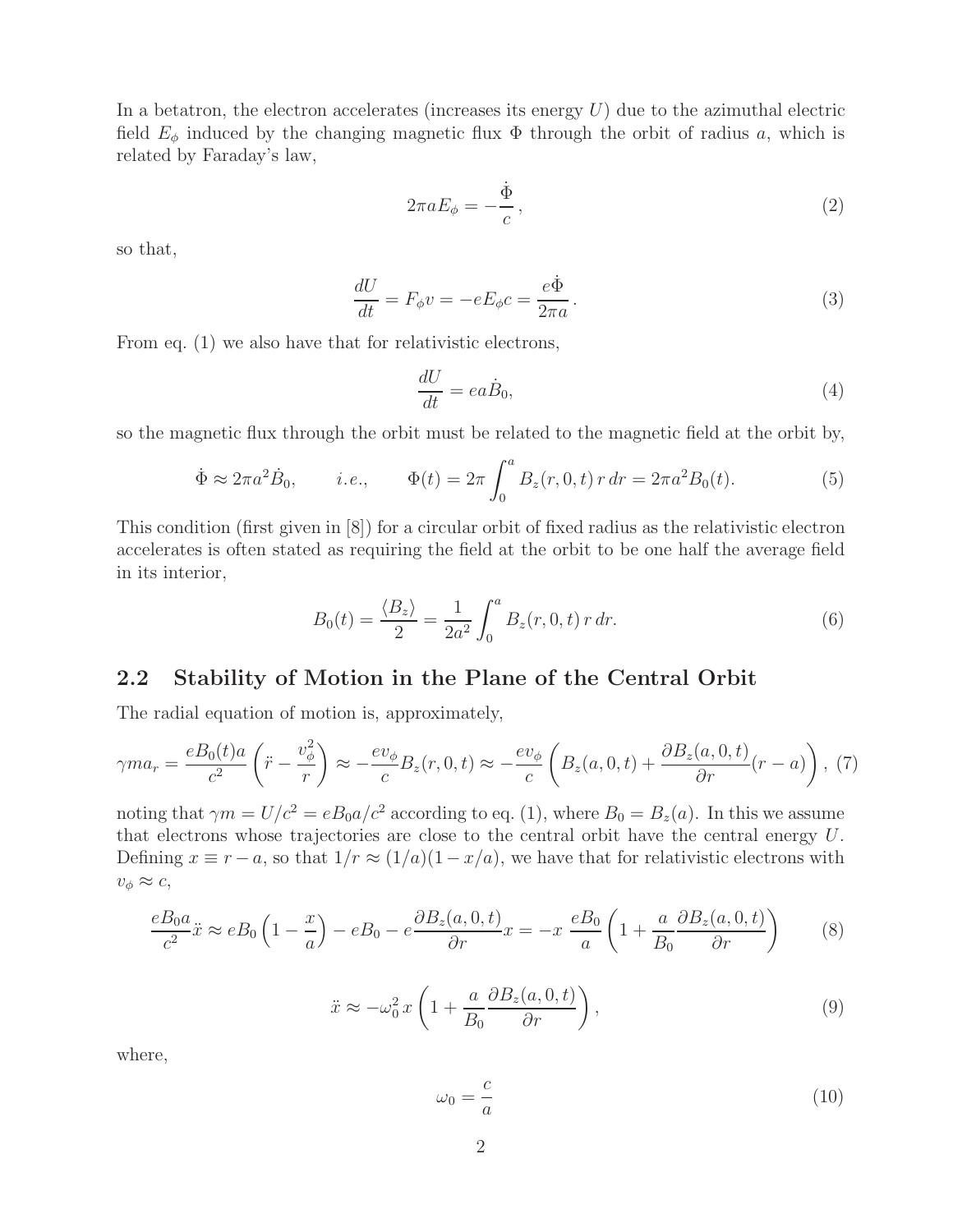is the angular frequency of the relativistic electrons in the central orbit.

The radial motion will be stable, simple-harmonic motion if,

$$
\frac{a}{B_0(t)}\frac{\partial B_z(a,0,t)}{\partial r} > -1.\tag{11}
$$

This condition for radial stability of relativistic electrons was first given in eq. (2) of [10]; an earlier argument in  $[6]$  for nonrelativistic electrons was cumbersome. See also  $[11, 12]$ .

### **2.3 Stability of Motion Perpendicular to the Plane of the Central Orbit**

The equation of motion in the z-direction for electrons is approximately,

$$
\gamma m \ddot{z} = \frac{e B_0(t) a}{c^2} \ddot{z} \approx \frac{e v_\phi}{c} B_r(a, z, t) \approx e B_r(a, z, t) \approx e z \frac{\partial B_z(a, z, t)}{\partial r}, \tag{12}
$$

$$
\ddot{z} \approx \omega_0^2 z \frac{a}{B_0(t)} \frac{\partial B_z(a,0,t)}{\partial r},\tag{13}
$$

noting that the radial component of the magnetic field **B** vanishes in the symmetry plane  $z = 0$ , and  $\nabla \times \mathbf{B} = 0$  in the region of the orbits, so,

$$
\frac{\partial B_r(a,z,t)}{\partial z} = \frac{\partial B_z(a,z,t)}{\partial r}, \qquad (14)
$$

$$
B_r(a, z, t) = \int_0^z \frac{\partial B_r(a, z', t)}{\partial z'} dz' = \int_0^z \frac{\partial B_z(a, z', t)}{\partial r} dz' \approx z \frac{\partial B_z(a, 0, t)}{\partial r}.
$$
 (15)

The z-motion described by eq.  $(13)$  is stable, simple-harmonic oscillation only if,

$$
\frac{a}{B_0(t)} \frac{\partial B_z(a,0,t)}{\partial r} < 0. \tag{16}
$$

This condition for "vertical" stability of relativistic electrons was also first given in eq. (2) of [10].

 $2$ Sec. 11-1 (p. 405) of [13] ends with the peculiar statement that since the Lagrangian and Hamiltonian of a charged particle in an electromagnetic field is expressed in terms of the potentials *V* and **A** rather than the electric and magnetic fields **E** and **B**, it must be that knowledge of the potentials, rather than the fields, is required to characterize the stability of charged-particle orbits. The present analysis, based entirely on the magnetic field **B**, with no mention of the vector potential **A**, shows this not to be the case. And since the potentials are not gauge invariant, it cannot be that they, rather than their derivatives (the electromagnetic fields) determine the motion of a charged particle. Possibly, the paper [11], which deduces the equations of motion from a Hamiltonian involving the vector potential, gave a misimpression that the vector potential, and not the magnetic field, governs the motion of the charged particle.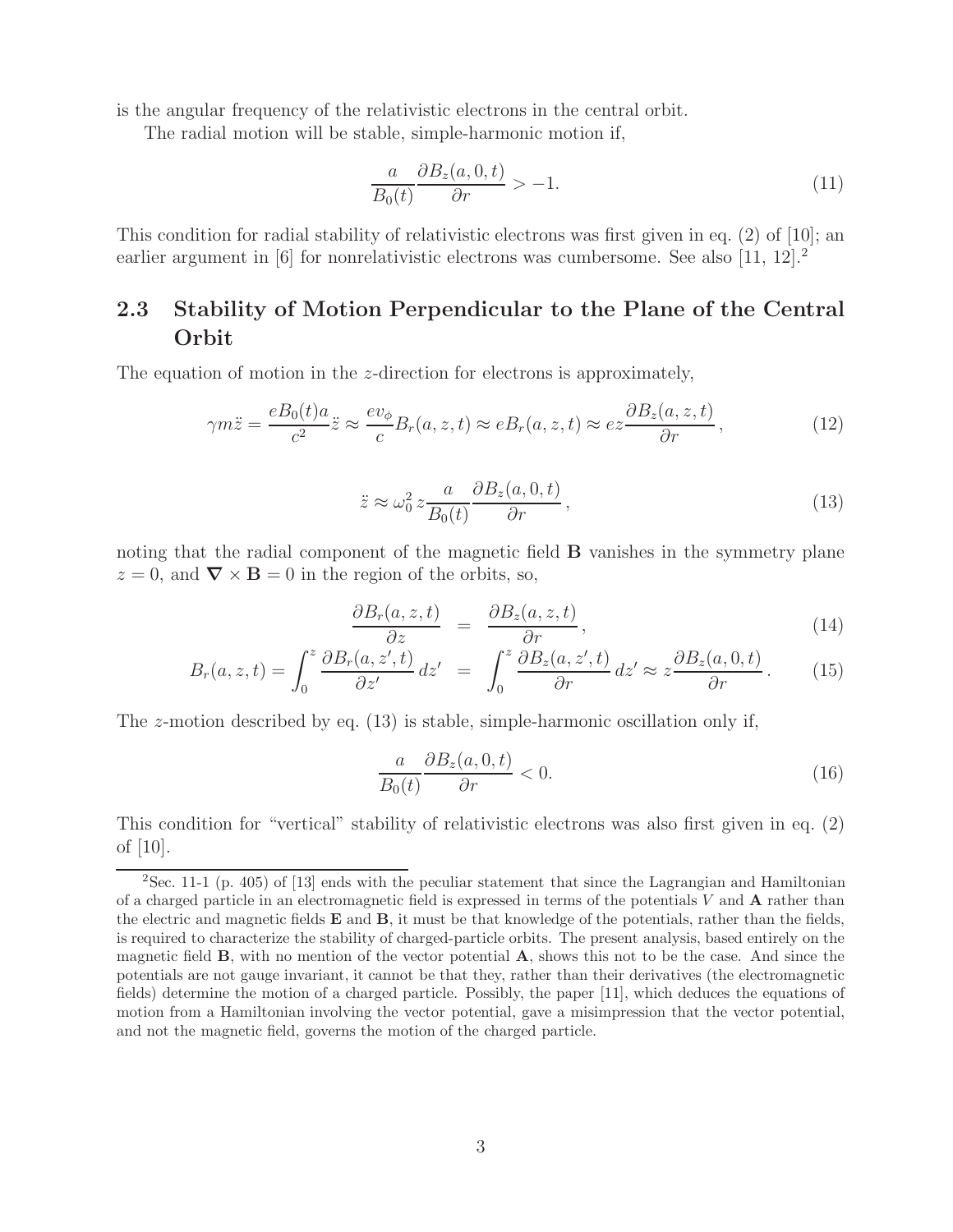#### **2.4 Weak Focusing**

The condition (6) for the central orbit implies that the magnetic field  $B_z(r)$  will, in general, be decreasing with increasing  $r$ . Hence, it has become customary to define the field (gradient) index  $as<sup>3</sup>$ 

$$
n = -\frac{a}{B_0(t)} \frac{\partial B_z(a, 0, t)}{\partial r}, \qquad (17)
$$

such that the stability conditions (11) and (16) can be summarized as,

$$
0 < n < 1 \qquad \text{(beta stability condition)}.\tag{18}
$$

The approximate radial and vertical equations of motion can now be written as,

$$
\ddot{x} \approx -\omega_0^2(n-1)x = -\omega_x^2 x, \qquad \ddot{z} \approx -\omega_0^2 n z = -\omega_z^2 z,
$$
\n(19)

such that the radial and vertical betatron oscillation frequencies,

$$
\omega_x = \omega_0 \sqrt{1 - n}, \qquad \omega_z = \omega_0 \sqrt{n}, \tag{20}
$$

are equal only in the special case of  $n = 1/2$ , and are always lower than the orbital angular frequency  $\omega_0$ . The latter behavior is characterized as weak focusing (in contrast to strong focusing [14, 15, 16] in so-called synchrotrons where the frequency of transverse oscillations is higher than the orbital frequency).

## **References**

- [1] D.W. Kerst, *A 20-Million Electron-Volt Betatron or Induction Accelerator*, Rev. Sci. Instr. **13**, 387 (1942), http://kirkmcd.princeton.edu/examples/accel/kerst\_rsi\_13\_387\_42.pdf
- [2] D.W. Kerst, *Acceleration of Electrons by Magnetic Induction*, Phys. Rev. **58**, 841 (1940), http://kirkmcd.princeton.edu/examples/accel/kerst\_pr\_58\_841\_40.pdf
- [3] D.W. Kerst, *The Acceleration of Electrons by Magnetic Induction*, Phys. Rev. **60**, 47 (1941), http://kirkmcd.princeton.edu/examples/accel/kerst\_pr\_60\_47\_41.pdf
- [4] J. Slepian, *X-Ray Tube*, US Patent 1,645,304 (1922), http://kirkmcd.princeton.edu/examples/accel/slepian\_1645304.pdf
- [5] G. Breit and M.A. Tuve, Carnegie Institution Year Book **27**, 209 (1927), http://kirkmcd.princeton.edu/examples/EM/breit\_ciy\_27\_209\_27.pdf
- [6] E.T.S. Walton, *The Production of High Speed Electrons by Indirect Means*, Proc. Camb. Phil. Soc. **25**, 469 (1929), http://kirkmcd.princeton.edu/examples/accel/walton\_pcps\_25\_469\_29.pdf

<sup>&</sup>lt;sup>3</sup>In principle, the field index *n* could vary with time, but if the magnetic field is excited by a single (series) current in all windings, the shape of the magnetic field, and index *n*, are time independent.